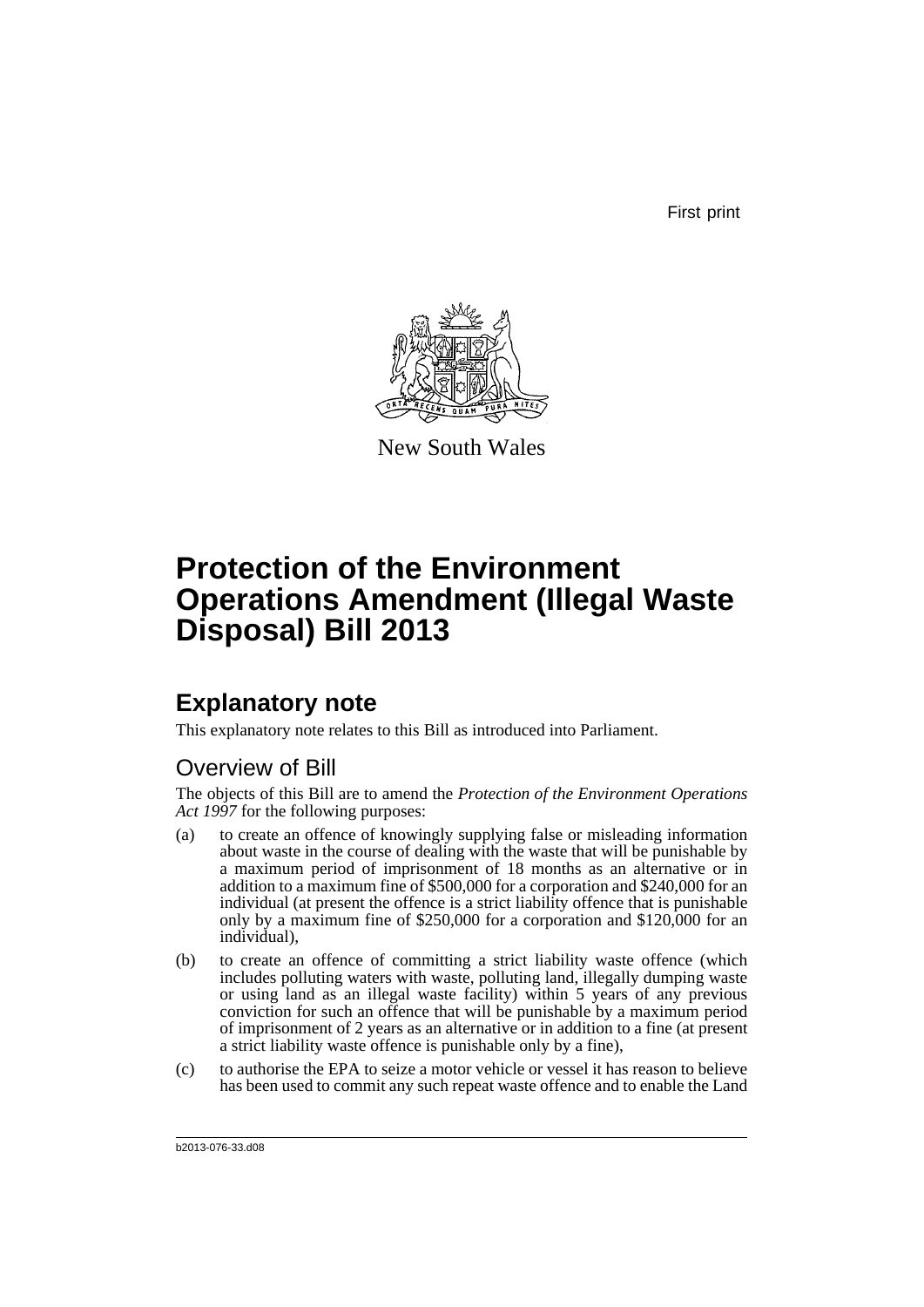Explanatory note

and Environment Court to order the forfeiture of the motor vehicle or vessel to the State if it convicts the person of the repeat waste offence,

- (d) to extend the offence of using land as a waste facility without lawful authority to using any place so as to cover illegally using a body of water as a waste facility,
- (e) to remove from the Act the exemption from payment of the contribution by licensees of waste facilities used for the re-using, recovering, recycling or processing waste other than liquid waste, so that the operation of any such exemption can be dealt with in the regulations,
- (f) to enable the regulations to prescribe a protocol that is to be used in determining the amount that represents the monetary benefit acquired by the offender in committing an offence and that the offender may be ordered to pay as an additional penalty for the offence,
- (g) to make consequential or related amendments.

### Outline of provisions

**Clause 1** sets out the name (also called the short title) of the proposed Act.

**Clause 2** provides for the commencement of the proposed Act on a day or days to be appointed by proclamation.

### **Schedule 1 Amendment of Protection of the Environment Operations Act 1997 No 156**

**Schedule 1 [1]** amends section 88 of the Act to give effect to the object outlined in paragraph (e) of the Overview above.

**Schedule 1 [2]** amends section 144 of the Act to give effect to the object outlined in paragraph (d) of the Overview above. **Schedule 1 [7]** makes a consequential amendment.

**Schedule 1 [3]** amends section 144AA of the Act to give effect to the object outlined in paragraph (a) of the Overview above. **Schedule 1 [4]** makes a consequential amendment.

**Schedule 1 [5]** inserts proposed section 144AB into the Act to give effect to the object outlined in paragraph (b) of the Overview above.

**Schedule 1 [6]** inserts proposed Part 7.6A into the Act to give effect to the object outlined in paragraph  $(c)$  of the Overview above.

**Schedule 1 [8]** amends section 249 of the Act to give effect to the object outlined in paragraph (f) of the Overview above.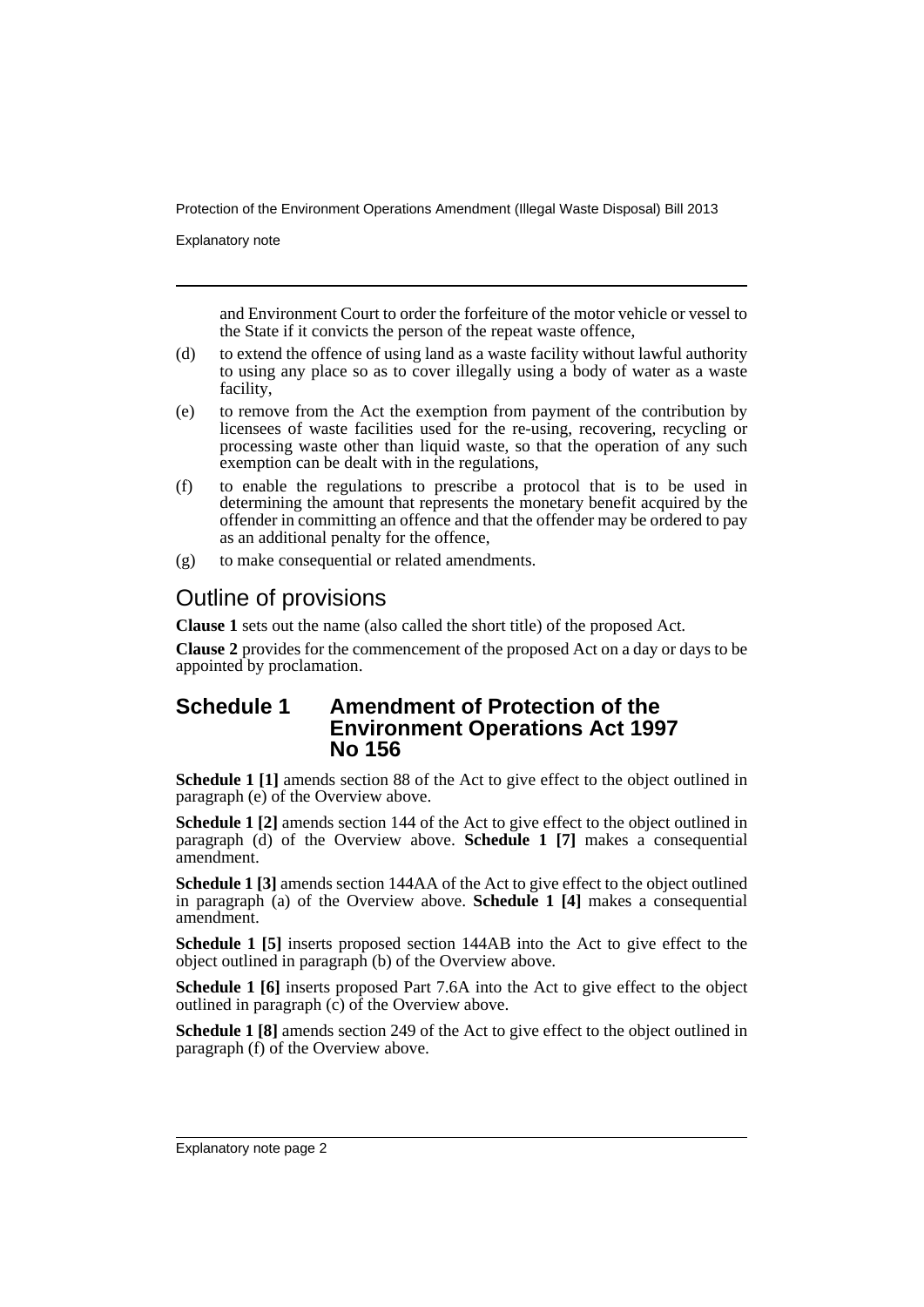Explanatory note

**Schedule 1 [9]** enables savings and transitional provisions to be made consequent on the enactment of any Act that amends the *Protection of the Environment Operations Act 1997* (including the proposed Act).

### **Schedule 2 Amendment of Protection of the Environment Administration Act 1991 No 60**

**Schedule 2** makes a consequential amendment relating to the objects outlined in paragraphs (a) and (b) of the Overview above.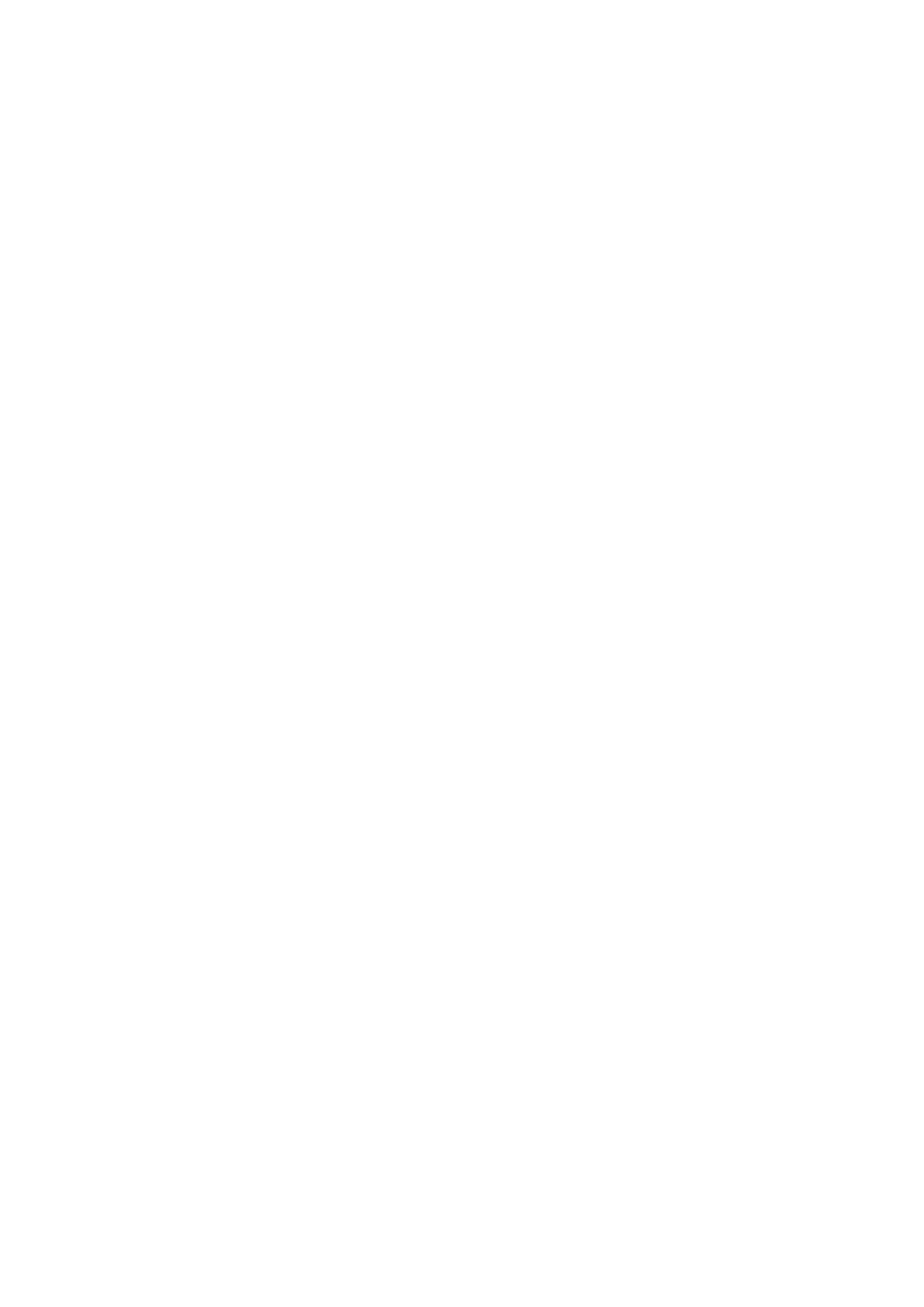First print



New South Wales

# **Protection of the Environment Operations Amendment (Illegal Waste Disposal) Bill 2013**

## **Contents**

|    |                                                                                        | Page |
|----|----------------------------------------------------------------------------------------|------|
| 1. | Name of Act                                                                            | 2    |
|    | Commencement                                                                           | 2    |
|    | Schedule 1 Amendment of Protection of the Environment<br>Operations Act 1997 No 156    | 3    |
|    | Schedule 2 Amendment of Protection of the Environment<br>Administration Act 1991 No 60 | 8    |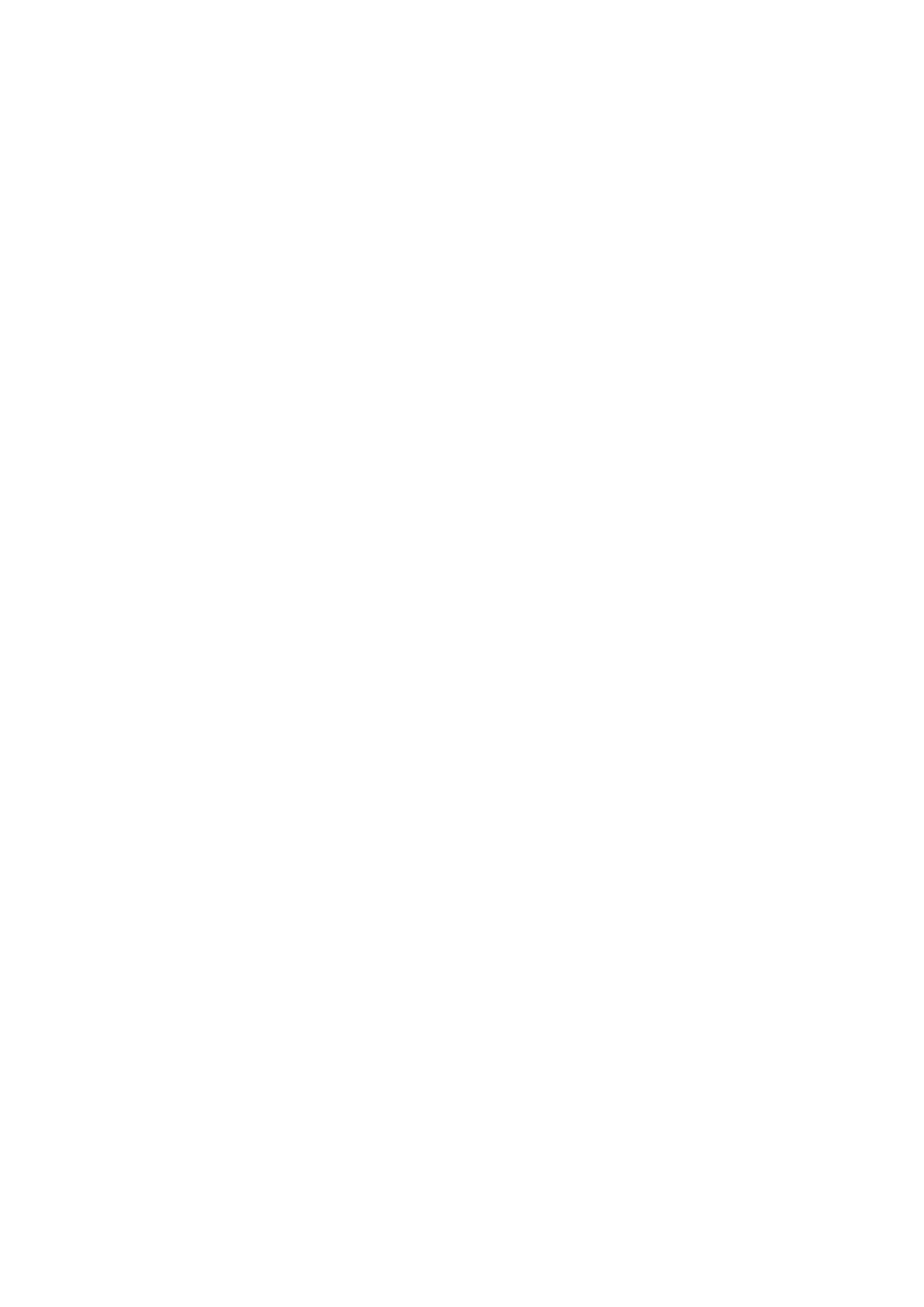

New South Wales

# **Protection of the Environment Operations Amendment (Illegal Waste Disposal) Bill 2013**

No , 2013

#### **A Bill for**

An Act to amend the *Protection of the Environment Operations Act 1997* relating to the prevention of illegal waste disposal and other offences against the Act; and for related purposes.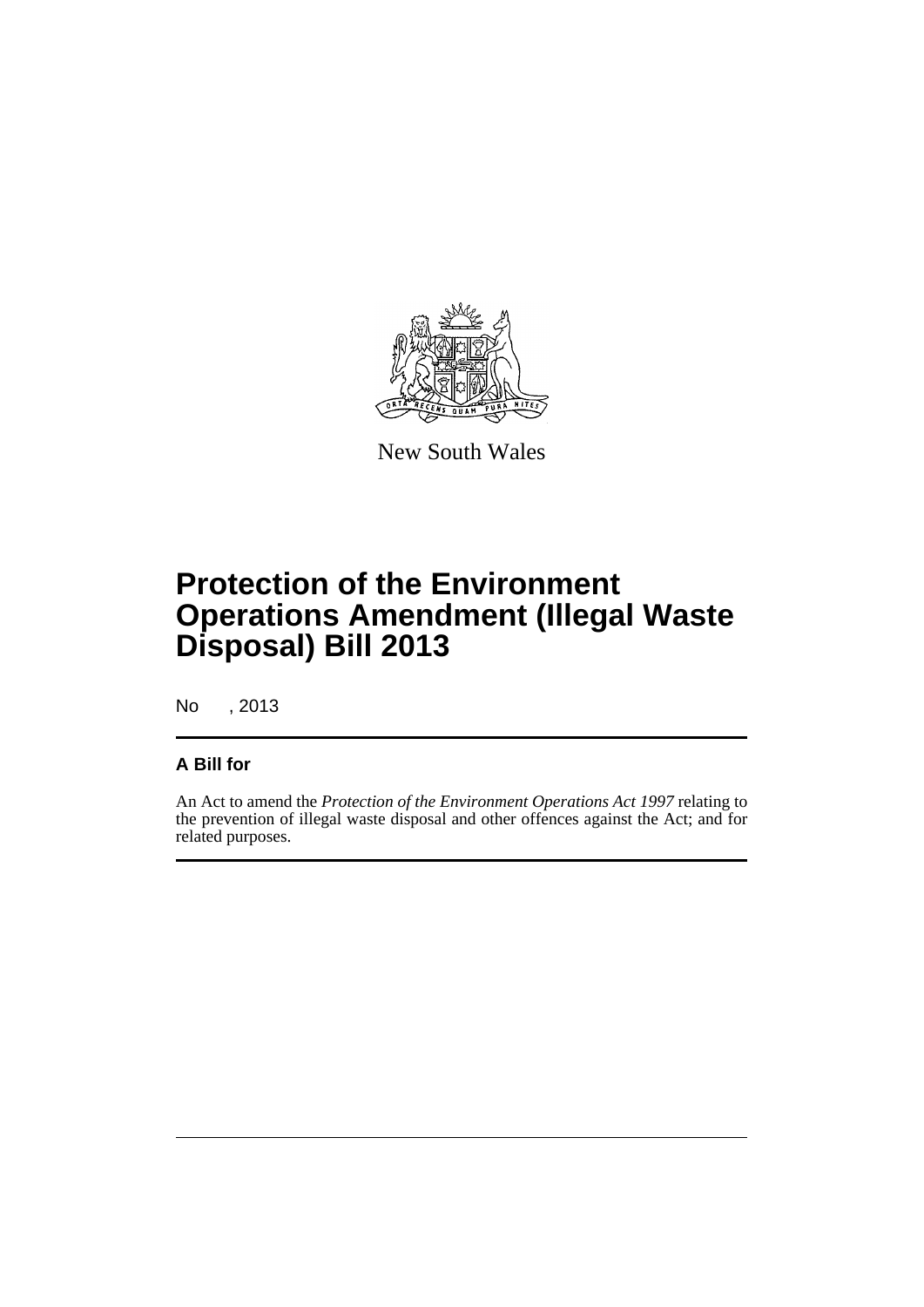<span id="page-7-1"></span><span id="page-7-0"></span>

| The Legislature of New South Wales enacts:                                                               |                     |
|----------------------------------------------------------------------------------------------------------|---------------------|
| Name of Act                                                                                              | 2                   |
| This Act is the Protection of the Environment Operations Amendment<br>(Illegal Waste Disposal) Act 2013. | 3<br>$\overline{4}$ |
| Commencement                                                                                             | 5                   |
| This Act commences on a day or days to be appointed by proclamation.                                     | 6                   |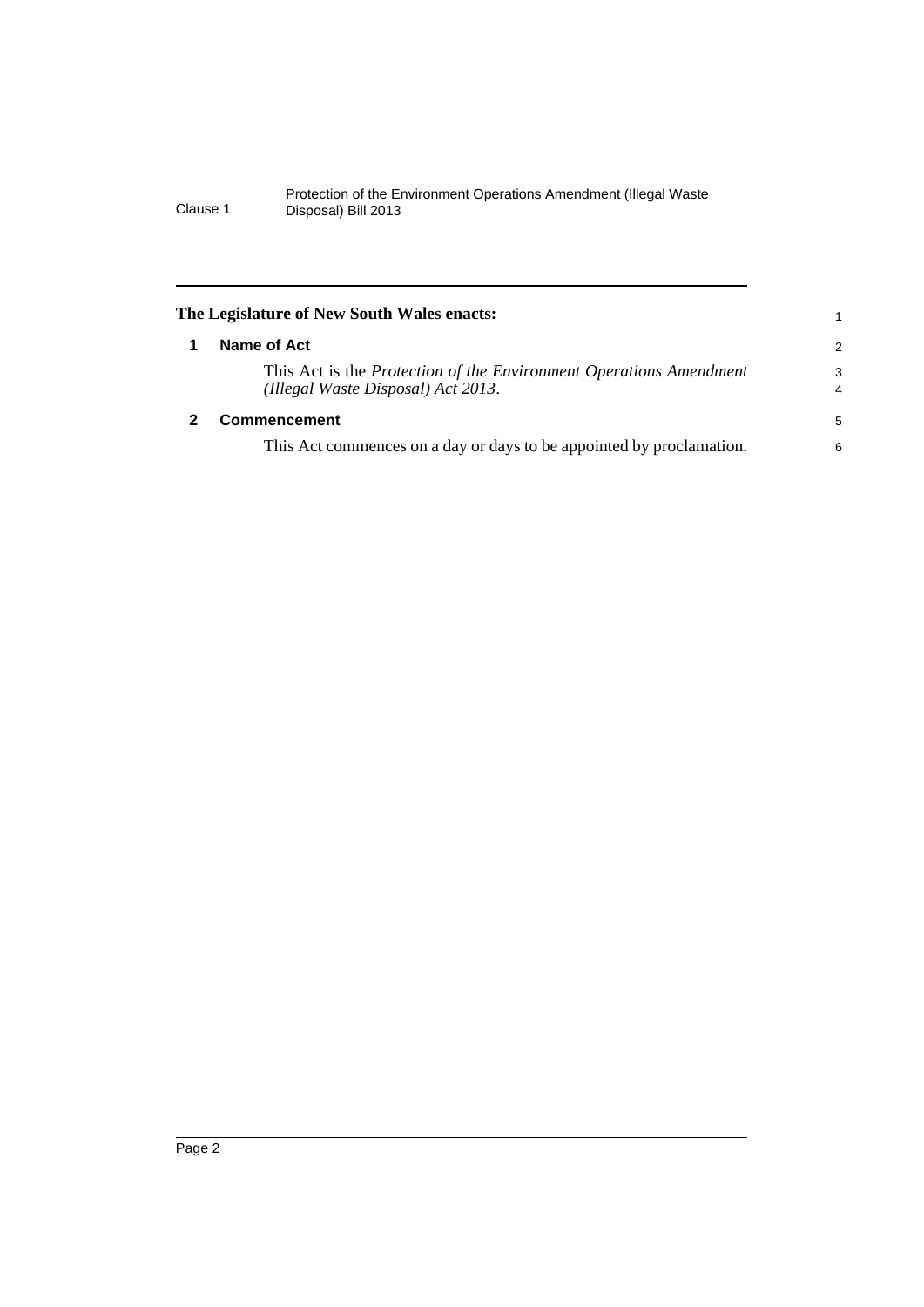Amendment of Protection of the Environment Operations Act 1997 No 156 Schedule 1

### <span id="page-8-0"></span>**Schedule 1 Amendment of Protection of the Environment Operations Act 1997 No 156**

| [1] |      | Section 88 Contributions by licensee of waste facility                                                                                                                                                                                                                            | 4                        |
|-----|------|-----------------------------------------------------------------------------------------------------------------------------------------------------------------------------------------------------------------------------------------------------------------------------------|--------------------------|
|     |      | Omit ", but it does not apply to a facility that the EPA determines is used solely<br>for the purposes of re-using, recovering, recycling or processing waste other<br>than liquid waste" from section 88 (1).                                                                    | 5<br>6<br>$\overline{7}$ |
| [2] |      | Section 144 Use of place as waste facility without lawful authority                                                                                                                                                                                                               | 8                        |
|     |      | Omit "land" wherever occurring. Insert instead "place".                                                                                                                                                                                                                           | 9                        |
| [3] |      | Section 144AA False or misleading information about waste                                                                                                                                                                                                                         | 10                       |
|     |      | Omit section 144AA (1) and (2). Insert instead:                                                                                                                                                                                                                                   | 11                       |
|     | (1)  | A person who supplies information about waste to another person<br>in the course of dealing with the waste, being information that is<br>false or misleading in a material respect, is guilty of an offence.                                                                      | 12<br>13<br>14           |
|     |      | It is a defence in any proceedings against a person for an offence<br>under this subsection if the person establishes that the person<br>took all reasonable steps to ensure that the information was not<br>false or misleading in a material respect.                           | 15<br>16<br>17<br>18     |
|     |      | Maximum penalty:                                                                                                                                                                                                                                                                  | 19                       |
|     |      | (a)<br>in the case of a corporation—\$250,000, or                                                                                                                                                                                                                                 | 20                       |
|     |      | in the case of an individual—\$120,000.<br>(b)                                                                                                                                                                                                                                    | 21                       |
|     |      | Note. An offence under subsection (1) committed by a corporation is an<br>executive liability offence attracting executive liability for a director or<br>other person involved in the management of the corporation-see<br>section 169A.                                         | 22<br>23<br>24<br>25     |
|     | (2)  | A person who supplies information about waste to another person<br>in the course of dealing with the waste, being information that the<br>person knows is false or misleading in a material respect, is guilty<br>of an offence.                                                  | 26<br>27<br>28<br>29     |
|     |      | Maximum penalty:                                                                                                                                                                                                                                                                  | 30                       |
|     |      | in the case of a corporation—\$500,000, or<br>(a)                                                                                                                                                                                                                                 | 31                       |
|     |      | in the case of an individual—\$240,000 or imprisonment<br>(b)<br>for 18 months, or both.                                                                                                                                                                                          | 32<br>33                 |
|     | (2A) | If the court is satisfied that a person charged with an offence<br>under subsection (2) is not guilty of that offence but is satisfied<br>on the evidence that the person is guilty of an offence under<br>subsection $(1)$ , the court may find the person guilty of the offence | 34<br>35<br>36<br>37     |

1 2 3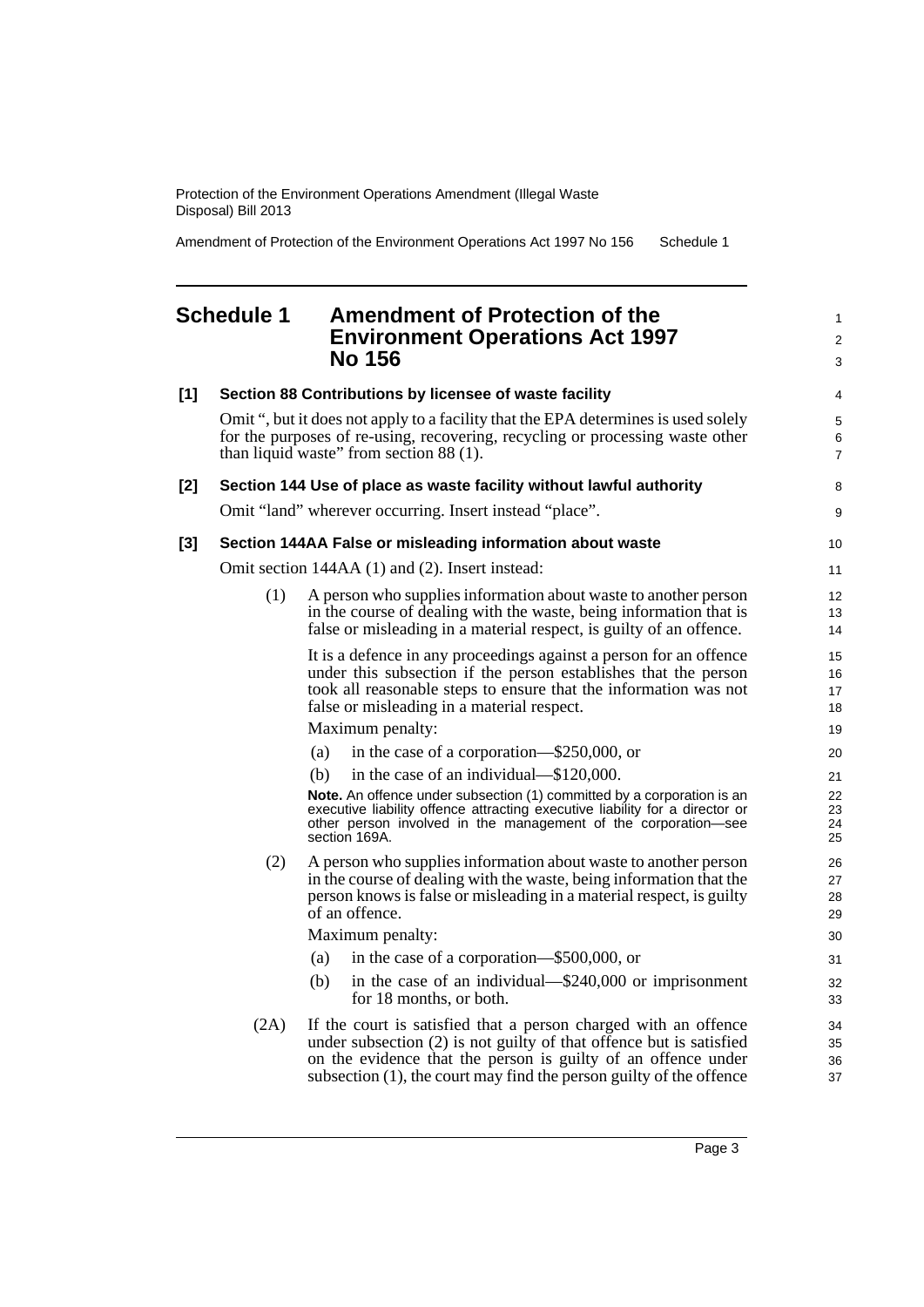|     | Schedule 1           | Amendment of Protection of the Environment Operations Act 1997 No 156                                                                                                                                                                                                                                                                                         |                                  |
|-----|----------------------|---------------------------------------------------------------------------------------------------------------------------------------------------------------------------------------------------------------------------------------------------------------------------------------------------------------------------------------------------------------|----------------------------------|
|     |                      | under subsection (1), and the person is liable to punishment<br>accordingly.                                                                                                                                                                                                                                                                                  | $\mathbf{1}$<br>2                |
|     | (2B)                 | Proceedings for an offence under subsection (2) may not be dealt<br>with before the Local Court despite section 215.                                                                                                                                                                                                                                          | 3<br>4                           |
| [4] | Section 144AA (5A)   |                                                                                                                                                                                                                                                                                                                                                               | 5                                |
|     |                      | Insert after section 144AA (5):                                                                                                                                                                                                                                                                                                                               | 6                                |
|     | (5A)                 | In this section, <i>supply information</i> includes cause or permit<br>information to be supplied.                                                                                                                                                                                                                                                            | $\overline{7}$<br>8              |
| [5] | <b>Section 144AB</b> |                                                                                                                                                                                                                                                                                                                                                               | 9                                |
|     |                      | Insert after section 144AA:                                                                                                                                                                                                                                                                                                                                   | 10                               |
|     | 144AB                | <b>Repeat waste offenders</b>                                                                                                                                                                                                                                                                                                                                 | 11                               |
|     | (1)                  | For the purposes of this section, a waste offence is an offence<br>against any of the following provisions of this Act:                                                                                                                                                                                                                                       | $12 \overline{ }$<br>13          |
|     |                      | section 120 (1) (where waters are polluted by waste),<br>(a)                                                                                                                                                                                                                                                                                                  | 14                               |
|     |                      | section 142A (1),<br>(b)                                                                                                                                                                                                                                                                                                                                      | 15                               |
|     |                      | section $143(1)$ ,<br>(c)                                                                                                                                                                                                                                                                                                                                     | 16                               |
|     |                      | section $144(1)$ .<br>(d)                                                                                                                                                                                                                                                                                                                                     | 17                               |
|     | (2)                  | A person commits an offence against this section if the person is<br>an individual who:                                                                                                                                                                                                                                                                       | 18<br>19                         |
|     |                      | has been convicted of a waste offence, and<br>(a)                                                                                                                                                                                                                                                                                                             | 20                               |
|     |                      | commits a waste offence on a separate subsequent<br>(b)<br>occasion within 5 years after that conviction.                                                                                                                                                                                                                                                     | 21<br>22                         |
|     |                      | Maximum penalty: The maximum monetary penalty provided by<br>this Act for the commission of the waste offence by an individual<br>or imprisonment for 2 years, or both.                                                                                                                                                                                       | 23<br>24<br>25                   |
|     | (3)                  | A reference in this section to a conviction for a waste offence<br>includes a conviction before or after the commencement of this<br>section and a conviction for an offence against this section.                                                                                                                                                            | 26<br>27<br>28                   |
|     | (4)                  | If the court is satisfied that a person charged with an offence<br>against this section is not guilty of that offence but is satisfied on<br>the evidence that the person is guilty of the waste offence to<br>which the charge relates, the court may find the person guilty of<br>the waste offence, and the person is liable to punishment<br>accordingly. | 29<br>30<br>31<br>32<br>33<br>34 |
|     | (5)                  | Proceedings for an offence against this section may not be dealt<br>with before the Local Court despite section 215.                                                                                                                                                                                                                                          | 35<br>36                         |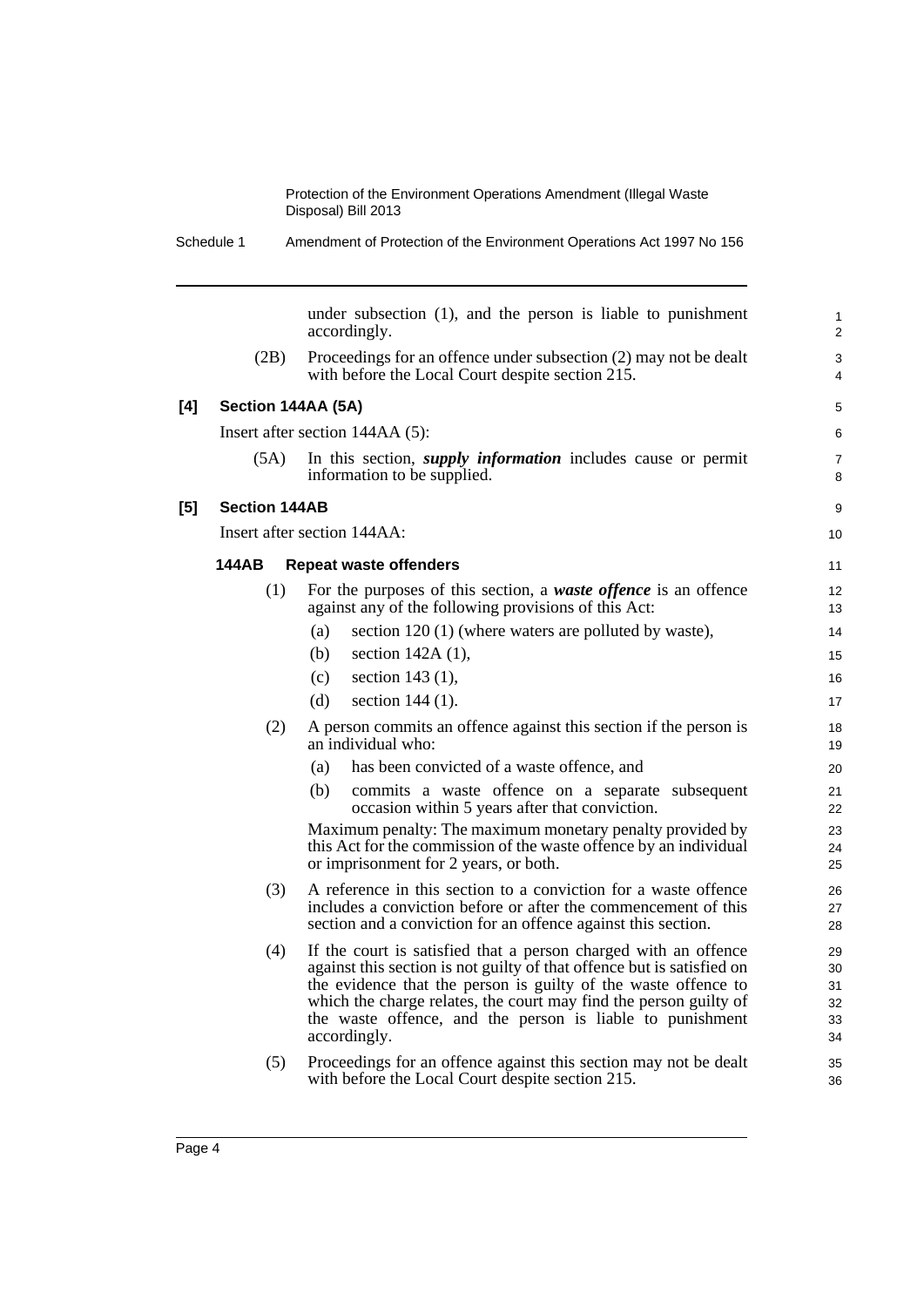Amendment of Protection of the Environment Operations Act 1997 No 156 Schedule 1

#### **[6] Chapter 7, Part 7.6A**

Insert after Part 7.6 of Chapter 7:

### **Part 7.6A Seizure of motor vehicles or vessels used to commit repeat waste offences**

3 4

1  $\mathfrak{p}$ 

#### **210A Definitions**

(1) In this Part:

*repeat waste offence* means an offence against section 144AB, and includes any such offence that there are reasonable grounds for believing has been committed.

(2) A power conferred by this Part to seize a motor vehicle or vessel includes a power to remove the motor vehicle or vessel from the place where it is found and to secure the motor vehicle or vessel from interference.

#### **210B Seizure of motor vehicles or vessels used to commit repeat waste offences**

- (1) The EPA may seize a motor vehicle or vessel that the EPA has reason to believe has been used for the purpose of committing a repeat waste offence.
- (2) The State, the EPA or any other person is not liable for a seizure under this Part for which there was reasonable cause.

#### **210C Forfeiture of motor vehicles or vessels by order of court**

- (1) The Land and Environment Court may order the forfeiture of a motor vehicle or vessel that has been seized under this Part in connection with a repeat waste offence if the Court convicts a person of the offence.
- (2) The Land and Environment Court is not to order the forfeiture of the motor vehicle or vessel if it is satisfied that the motor vehicle or vessel was used without the authority of its owner or that its owner did not have reasonable cause to suspect that the motor vehicle or vessel would be used to commit the offence.
- (3) To avoid doubt, a forfeiture order is not a monetary penalty for the purposes of the provision of this Act that provides for the maximum monetary penalty that may be imposed by a court in proceedings for a repeat waste offence.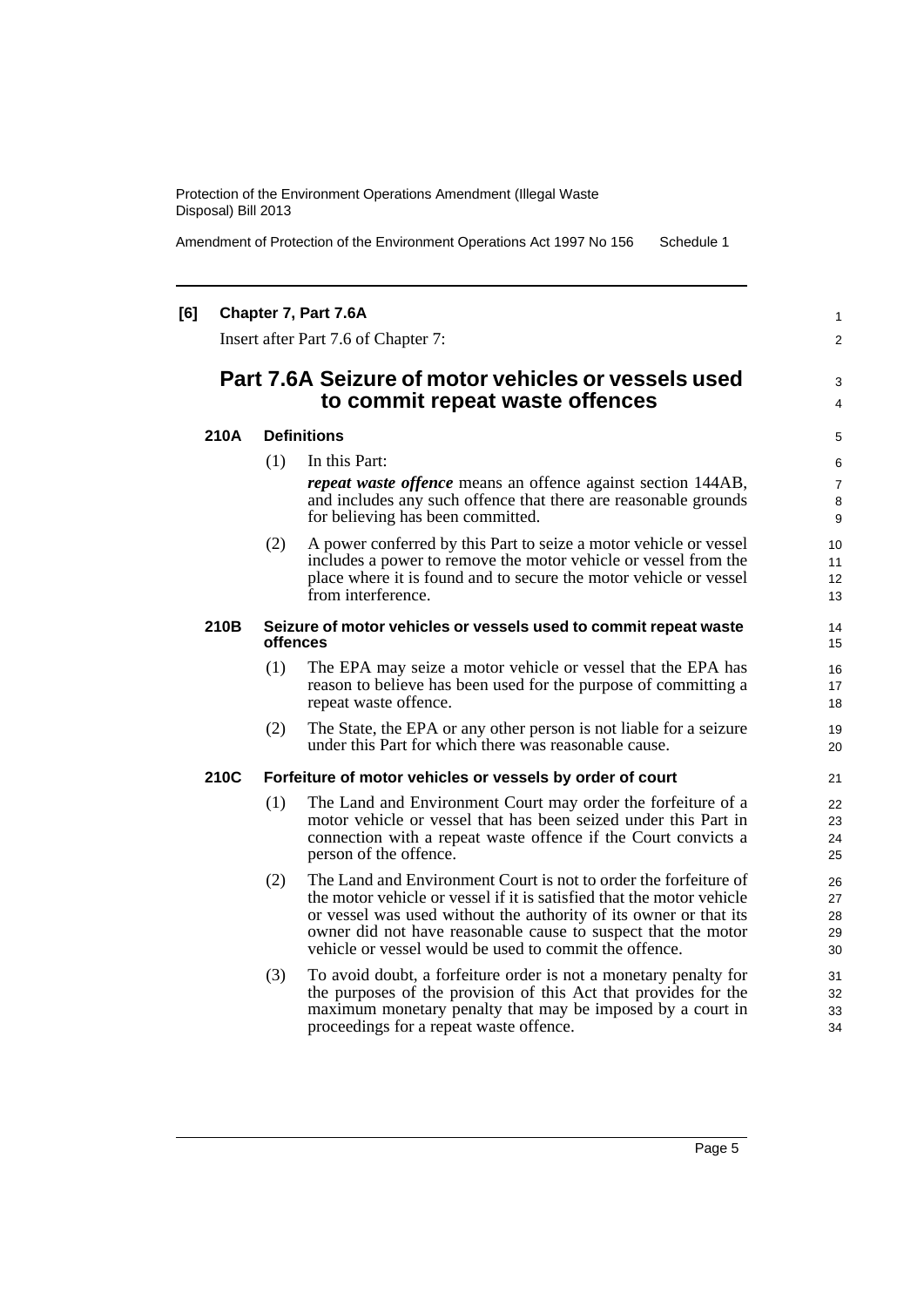Schedule 1 Amendment of Protection of the Environment Operations Act 1997 No 156

#### **210D Return of seized motor vehicle or vessel** If any motor vehicle or vessel has been seized under this Part in connection with a repeat waste offence and: (a) proceedings for the offence are not commenced in the Land and Environment Court within 28 days after the seizure, or (b) any such proceedings are commenced but are dismissed without a conviction for the offence, or (c) the Land and Environment Court convicts a person of the offence but does not order the forfeiture of the motor vehicle or vessel, the EPA must return the motor vehicle or vessel to its owner. (2) If a person disputes the seizure of a motor vehicle or vessel under this Part, the EPA may allow the motor vehicle or vessel to be delivered to the person disputing the seizure, subject to the person giving security to pay its value to the EPA should it be forfeited. (3) The EPA may, at any time, return a motor vehicle or vessel seized under this Part to its owner on such conditions (if any) as the EPA thinks fit. This subsection has effect whether forfeiture has taken place or not. (4) A motor vehicle or vessel that is seized is returned to its owner for the purposes of this Part if it is returned to the person who owns it or to a person from whose possession it was seized. (5) If the owner of the motor vehicle or vessel or any such person has died, the motor vehicle or vessel may be returned to the legal personal representative of the owner or person. **210E Forfeited motor vehicles or vessels become the property of the State** (1) A motor vehicle or vessel ordered by the Land and Environment Court to be forfeited under this Part (or the proceeds of sale of any such motor vehicle or vessel) becomes the property of the State. (2) Any such motor vehicle or vessel may (subject to the regulations) be sold or disposed of in such manner as the EPA thinks fit. 1 2 3 4 5 6 7 8 9 10 11 12 13 14 15 16 17 18 19 20 21 22 23 24 25 26 27 28 29 30 31 32 33  $34$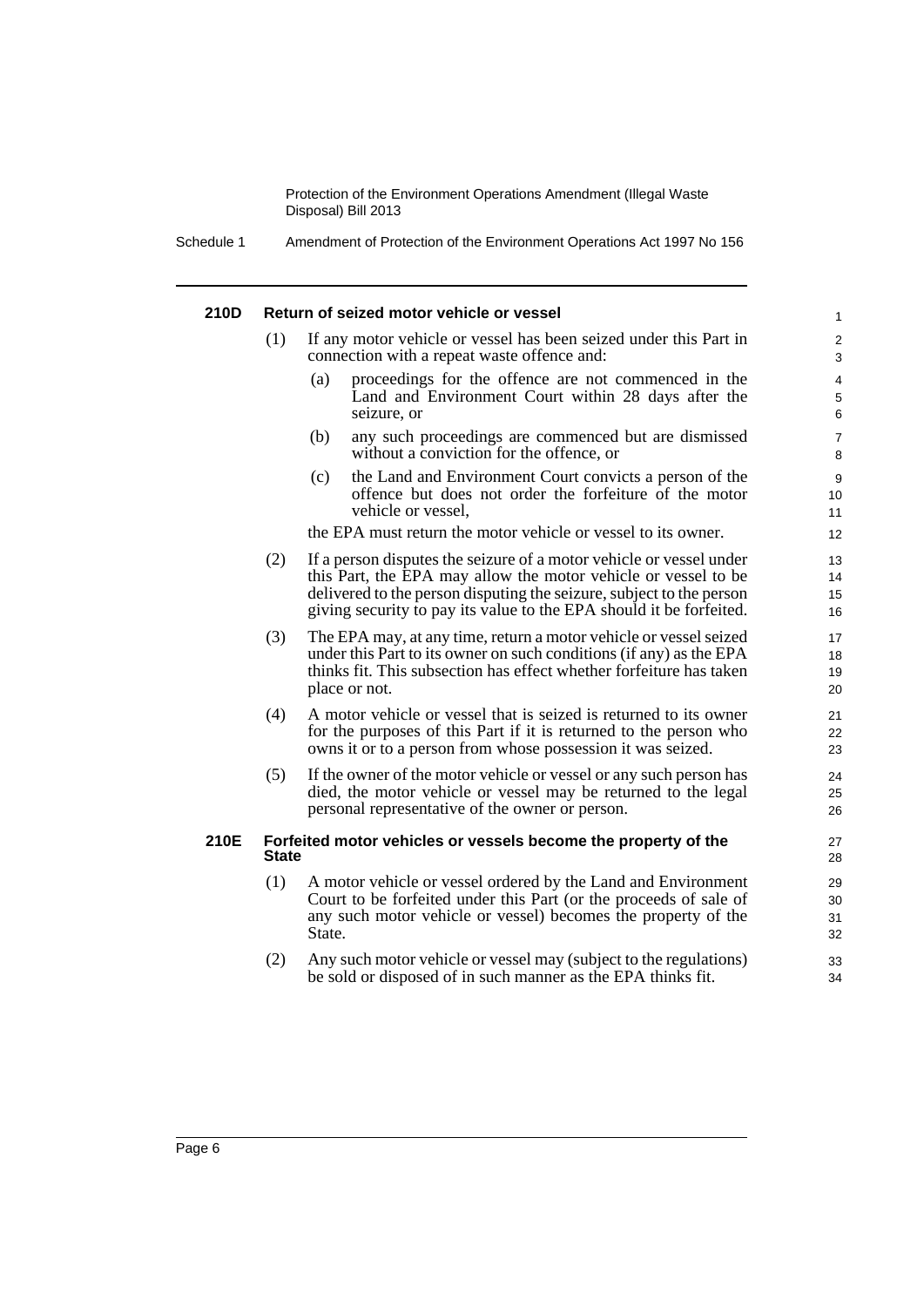Amendment of Protection of the Environment Operations Act 1997 No 156 Schedule 1

| $[7]$ | commenced                                                                                                                                                 | Section 216 Time within which summary proceedings may be                                                                                                                                  | $\frac{1}{2}$  |
|-------|-----------------------------------------------------------------------------------------------------------------------------------------------------------|-------------------------------------------------------------------------------------------------------------------------------------------------------------------------------------------|----------------|
|       | Omit "(Permitting land to be used unlawfully as waste facility)" from<br>paragraph (c) of the definition of <i>prescribed offence</i> in section 216 (6). |                                                                                                                                                                                           |                |
|       |                                                                                                                                                           | Insert instead "(Use of place as waste facility without lawful authority)".                                                                                                               | 5              |
| [8]   |                                                                                                                                                           | Section 249 Orders regarding monetary benefits                                                                                                                                            | 6              |
|       |                                                                                                                                                           | Insert after section 249 $(2)$ :                                                                                                                                                          | $\overline{7}$ |
|       | (2A)                                                                                                                                                      | The regulations may prescribe a protocol to be used in<br>determining the amount that represents the monetary benefit<br>acquired by the offender or accrued or accruing to the offender. | 8<br>9<br>10   |
| [9]   |                                                                                                                                                           | Schedule 5 Savings, transitional and other provisions                                                                                                                                     | 11             |
|       |                                                                                                                                                           | Insert at the end of clause $2(1)$ :                                                                                                                                                      | 12             |
|       |                                                                                                                                                           | any other Act that amends this Act.                                                                                                                                                       | 13             |